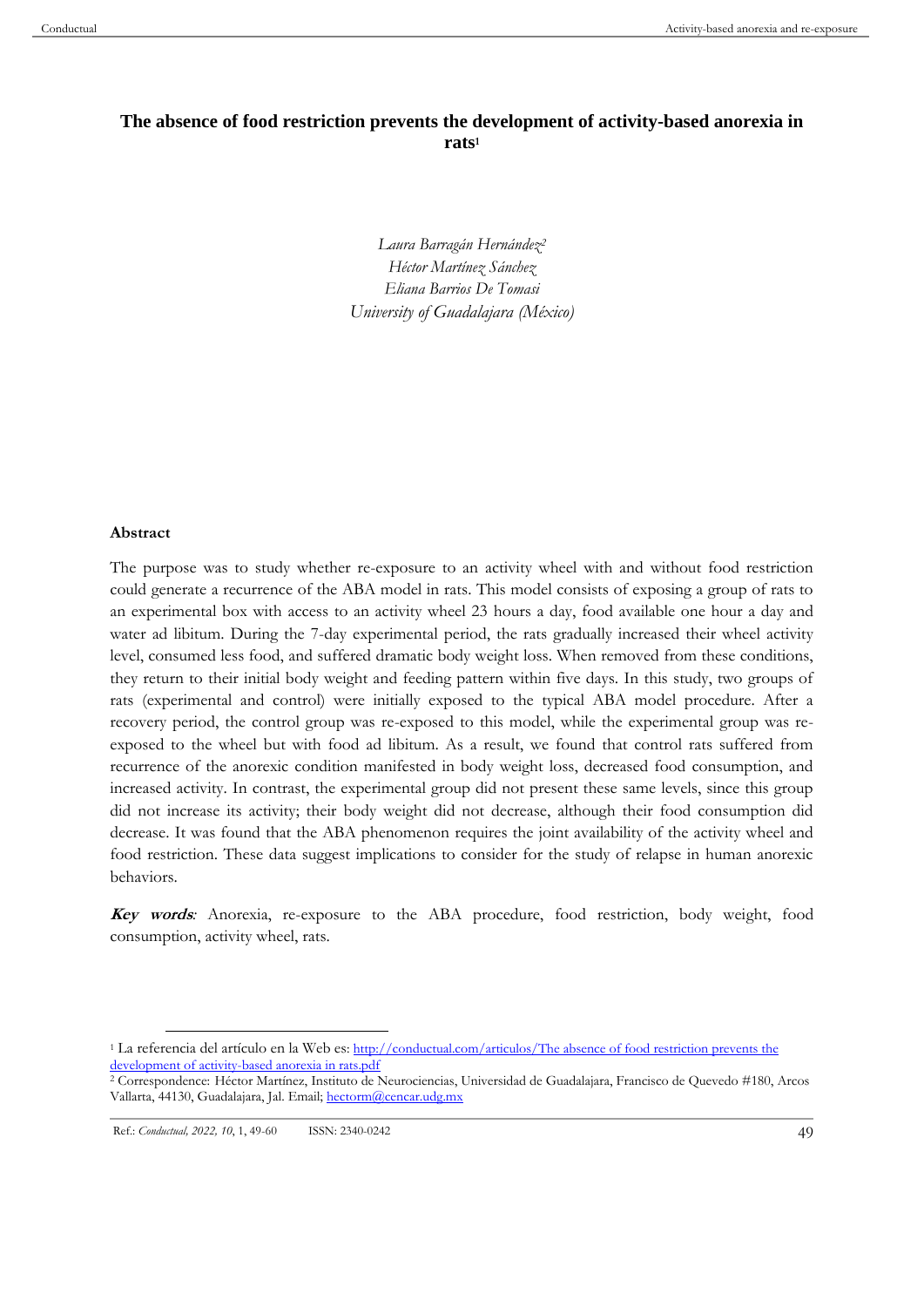#### **Resumen**

El objetivo fue estudiar la re-exposición con y sin restricción de comida al modelo de Anorexia Basada en Actividad (ABA) en ratas. Este modelo consiste en exponer a un grupo de ratas a una caja experimental con acceso a una rueda de actividad durante 23 horas al día, comida disponible durante una hora al día y agua *ad libitum*. Durante 7 días del período experimental las ratas aumentan gradualmente su nivel de actividad de la rueda, consumen menos alimento y sufren una dramática pérdida de peso corporal. Cuando se eliminan estas condiciones, las ratas normalmente recuperan su peso corporal inicial y su patrón de alimentación dentro de los cinco días siguientes. En este estudio dos grupos de ratas (experimental y control) inicialmente fueron expuestos al procedimiento del modelo ABA. Después de un período de recuperación, el grupo control se volvió a exponer al modelo ABA, mientras que el grupo experimental fue expuesto a la rueda pero con comida *ad libitum*. Como resultado, las ratas control mostraron nuevamente una pérdida de peso corporal, una disminución del consumo de alimento y una mayor actividad en la rueda. En contraste, el grupo experimental no mostró estos mismos niveles ya que no aumentó su actividad, no disminuyó su peso corporal, aunque sí disminuyó el consumo de alimento. Se confirmó que el fenómeno ABA requiere de la disponibilidad conjunta de la rueda de actividad y de la restricción de comida. Estos datos sugieren implicaciones a considerar para el estudio de la recaída de las conductas anoréxicas en humanos.

**Palabras clave:** Anorexia, re-exposición al procedimiento ABA, restricción alimentaria, peso corporal, consumo de comida, rueda de actividad, ratas.

The Activity-Based Anorexia model in rats consists in exposing a group of rats to an experimental box with access to an activity wheel 23 hours a day, food available one hour a day, and water *ad libitum*. During an experimental period of several days, rats gradually increase their level of wheel activity, consume less food, and suffer dramatic body weight loss. When they are removed from these conditions, they recover their initial body weight and eating pattern within a few days. Under these conditions, rats show a behavior that is important for scientific research; namely, a progressive increase in the level of activity during the experiment (Gutiérrez, & Pellón, R. (2002a; 2002b).

Bolles and de Lorge (1962) were two pioneering researchers in this field, and since then this model has been proven to be very useful because it allows researchers to isolate the influence of complex factors, including culture, in order to identify the basic processes that cause characteristic anorexic behaviors (Martínez and Gómez, 2011). What is intriguing with these behaviors lies in the consequent decrease in body weight given the context of food restriction, in which physical activity is not required and even counterproductive; however, energy expenditure is continuous and so drastic that rats can starve after an average of seven days of the experiment (Paré, *et al.,* 1978). For such reasons, it is usually applied as an ethical criterion to remove all rats from the experiment when they lose 25% of their body weight (Klenotich and Dulawa, 2012). In our study, we also applied a maximum number of seven days to end the experimental phase as a criterion because the decrease in body weight is usually clearly observable at that point.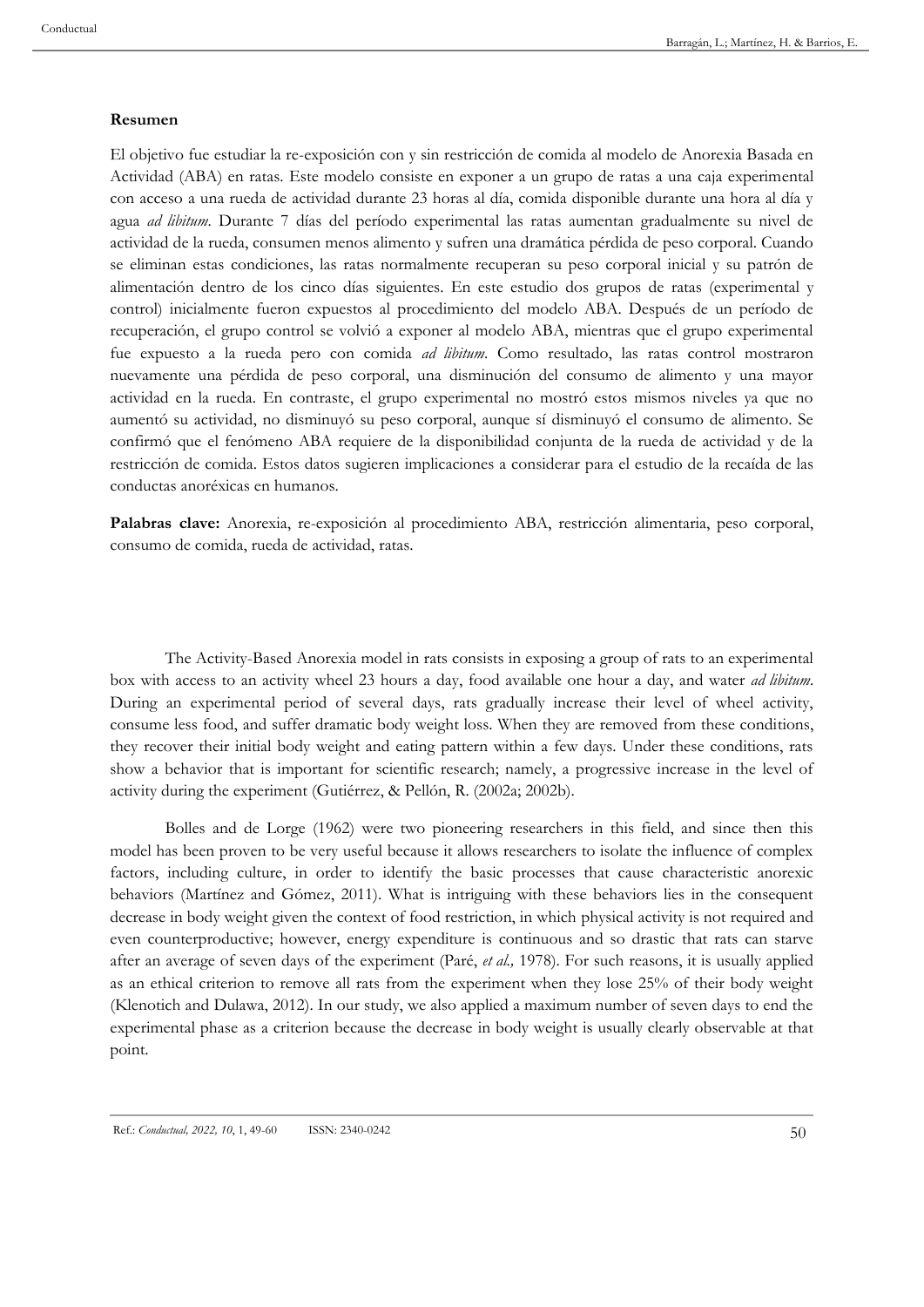Data have been documented showing that increased activity is related to food intake. For example, in a study carried out by Carrera et al., (2014) they contrasted food intake between two groups of rats: one that had access to an activity wheel and another that did not. While both groups (active vs sedentary) had a food restriction regime imposed for 23 hours a day, the active group ingested less food than the sedentary rats. Pérez-Padilla, et al., (2010) have shown that even irregular feeding periods during the light period did not prevent the generation of activity-based anorexia. These authors concluded that fixed and variable periods of food availability produced typical anticipatory peaks of activity-based anorexia in rats. However, Kanarek and Collier (1983) had shown evidence that the timing of food availability could influence the development of activity-based anorexia. These authors divided the standard one-hour food access period into two 30-minute or four 15-minute periods per day and rats consumed more food and did not develop behaviors characteristic of activity-based anorexia. These authors concluded that the phenomenon did not occur because the animals did not adapt to the restriction of the feeding schedule. This evidence would demonstrate that periods of food availability plays an important role in developing activity-based anorexia. In addition to modeling the characteristics of human anorexic behaviors in rats, studies have shown that rats are able to regain their body weight and eating pattern after removal from experimental conditions within an average of five days (Boakes, et al., 1999; Dixon, et al., 2003; Gómez and Martínez, 2013).

Hampstead, *et al*. (2003) investigated whether rats could adapt to repeated exposure for five cycles of food restriction plus the activity wheel. The expected adaptation was a decrease in weight loss, an increase in food consumption, and a decrease in excessive activity. Hampstead, *et al*. (2003) used 20 female rats, the experimental (active) group went through the standard anorexia procedure with one hour a day to access food and 23 hours with availability of an activity wheel for seven days; while the control group (sedentary) remained without activity wheel and only with food restriction, repeating this cycle five times. All rats had a recovery phase between each cycle and at the end of the experiment. Their results showed that: (a) rats in both groups increased food consumption throughout the five cycles; (b) those of the active group consumed more food than those of the sedentary group from the third cycle, although in the first and second cycles they consumed less; (c) sedentary rats reduced weight loss further throughout the five cycles; (d) the active rats increased the number of runs with the passage of the cycles until reaching 75% of their weight; and, e) the group of active rats showed an anticipatory behavior to the food increasing the turns before the time to eat. These authors concluded that their results support the hypothesis of Dwyer and Boakes (1997), which was that subjects could adapt to food restriction if there was no interference from the activity wheel. This meant that the activity wheel would have no effect on the behavior of the rats, if they were adapted to food restriction, prior to accessing the wheel. But in the experimental setting of Hampstead, *et al*. (2003), this hypothesis was only corroborated by the results of the group of sedentary rats.

Therefore, it was necessary to explain why the group of active and food-restricted rats did not adapt to the re-exposures, since this was the main objective of the experiment. Another relevant hypothesis to help understand the generation of anorexia in rats is that physical activity acquires a reinforcing value in conditions of food restriction. Pierce, *et al*. (1986, Experiment 1) analyzed the variables associated with anorexia in an operant conditioning experiment. As is well-known, the operant approach holds that the probability of a behavior being repeated increases if, as a consequence, that behavior receive a reinforcement, or an aversive stimulus is eliminated; for example, it is likely that a hungry rat will press a lever repeatedly if this behavior is followed by food (Skinner, 1938). Although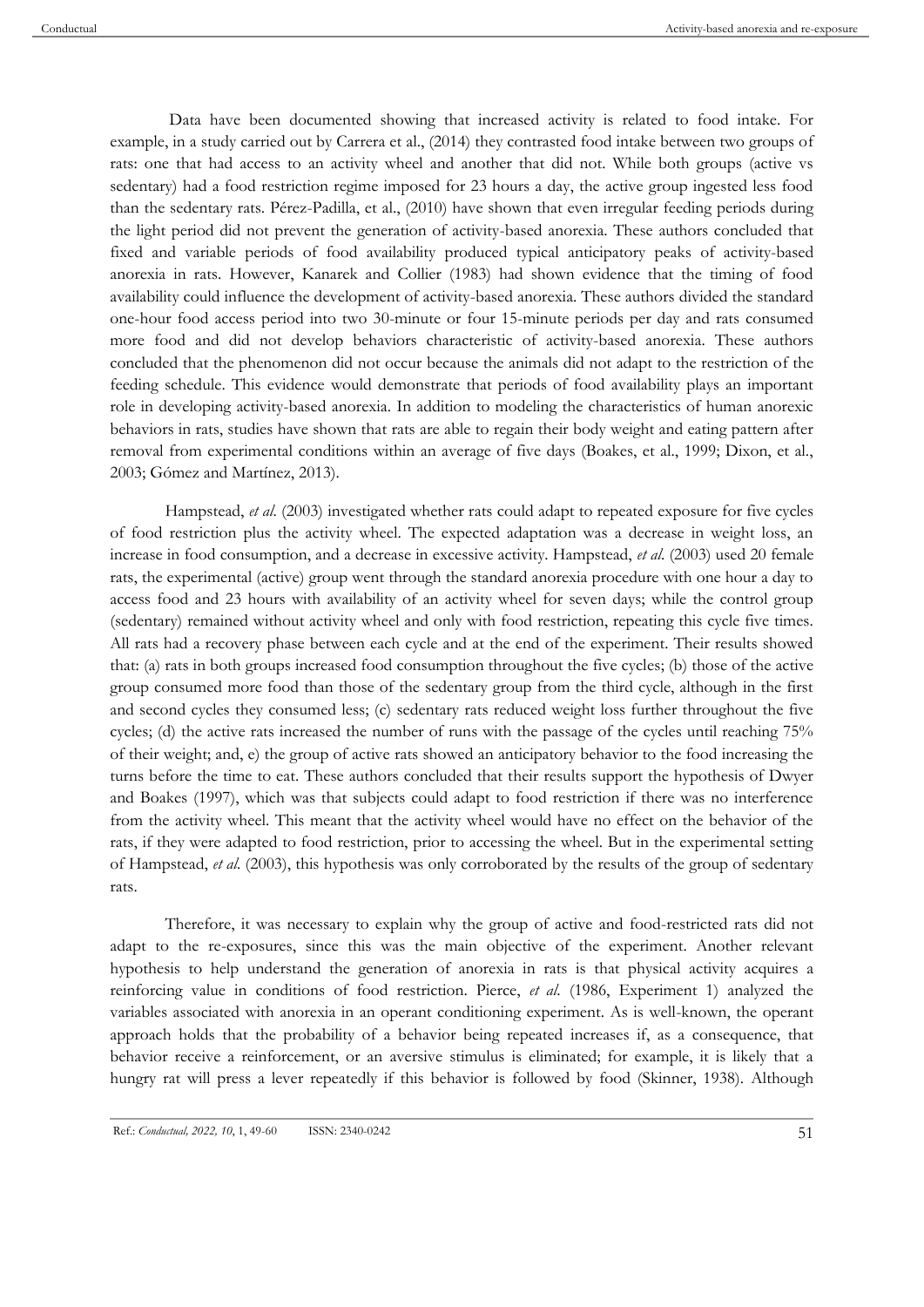Pierce *et al.* (1986, Experiment 1) allowed a group of food-deprived rats access to an activity wheel, those animals pressed the lever more often than their counterparts that had *ad libitum* access to food. The authors interpreted these data as evidence of an increase in the effectiveness of exercise as reinforcement under conditions of food deprivation. Later investigations have supported this hypothesis and have even complemented it with analyzes of a physiological nature. For example, Pierce and Epling (1994) suggested that exercise may generate some neurochemicals that rats would perceive as pleasurable, and that this would explain the observed reinforcing function, and Kanarek, et al. (2009), on the other hand, concluded that the activity of running activates rewarding dopaminergic pathways.

Due to the role that food plays in this model, the objective of this study was to determine if reexposure to the activity wheel with and without food restriction could generate the ABA model in rats that had previously shown the development of the ABA phenomenon. We first replicated the typical ABA experimental model. In the first phase, as expected, the rats developed ABA phenomenon. Then we waited for a recovery period of 16 days, we estimate it would be enough for the rats to stabilize their food consumption pattern. After this interval, all the rats were re-exposed to the activity wheel, but under two distinct experimental conditions: a) with food restriction; or, b) with free access to food. The main goal was to reproduce the phenomenon ABA using re-exposure to the activity wheel as a predictive variable due to prior experience to the experimental conditions. Our hypothesis was that re-exposure to the wheel would have a diminishing effect on food consumption and body weight in both groups of rats, and activity on the wheel would be higher for the food-restricted group, but these effects would be greater in the food restriction group.

#### **Method**

**Subjects.** Sixteen 60-day-old male Wistar rats were obtained from the animal-breeding laboratory at the Institute of Neurosciences. Prior to the experiment, they were kept in collective-size household boxes (4 rats per box) with sawdust bedding and *ad libitum* access to food and water. Ambient temperature was maintained between 20 and 25°C and a 12-h light-dark cycle was imposed with changes at 8:00 and 20:00. The experimental procedure and handling of the animals were approved by the Ethics Committee of the Neurosciences Institute of the University of Guadalajara (approval code: # ET112015-200).

**Apparatus and Materials.** Individual, transparent methacrylate boxes measuring 21 x 45 x 24 cm with a metal grid and wood sawdust were used. Food was placed in a feeding trough and a water dispenser was attached to the box. The feed used was a commercial brand with Purina Rodent Laboratory Chow  $(3\%$  fat,  $23\%$  protein,  $7\%$  ash,  $1\%$  calcium,  $6\%$  fiber,  $49\%$  of E. L. N,  $6\%$  phosphorus and  $12\%$  humidity). The activity wheels were placed in the lateral area of the boxes, with access controlled by a manual device. An automatic counter and *Lafayette Instrument's Activity Wheel Monitor* software, programmed to store data daily every 30 minutes during the 23 hours that the activity wheel was available, recorded the number of laps run. Two types of electronic scales were used: a high-precision one for food (KERN 440-33 Max 200 g), and another for body weight (AND GX-6000, Max 6100 g).

**Procedure**. The first five days constituted the baseline period, during which all rats received food and water ad libitum while housed in individual home-boxes. Body weight and food and water intake were recorded daily. The first experimental phase (A) began on day 6, when each rat was placed in a box-room with access to an activity wheel, but food was restricted completely for 23-h. During the one hour of food availability, access to the wheel was blocked. Water was available at all times. The rats were held under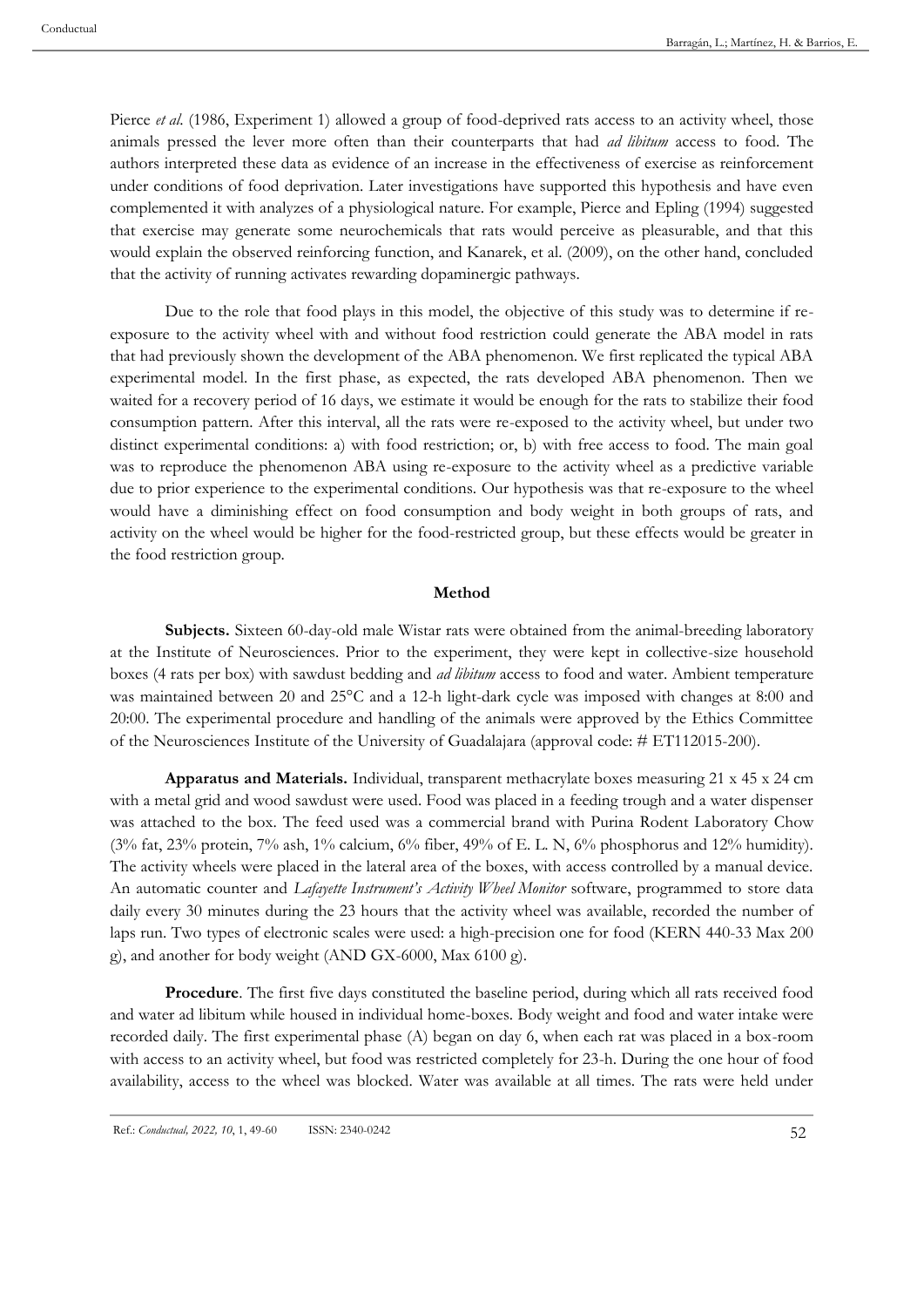these conditions for the seven days of this phase. This part of the procedure lasts seven days because it is the average period in which the animals lose 25% of their body weight. With more days under these circumstances, subjects can die, as reported by Paré, *et al.* (1978). If subjects reach the 25% weight loss criterion before seven days, they were removed from the experiment. After a recovery period of 16 days, in which rats were placed in their individual box with free access to food and without the activity wheel available the re-exposure phase (B) began. It also lasted seven days, but in this phase the experimental group (24-hour group) had access to both the activity wheel and food for 24 hours daily. In contrast, the control group (1-hour group) was subjected to the procedure described above, with only one hour per day of access to food, but 23 hours to the activity wheel. After that phase, the rats were given a period of five days for final recovery. In all phases, when applicable, 50 g of food and 100 ml of water were provided daily; but during the food restriction periods for the experimental group, food was available for only one hour (10:00-11:00 a.m.).

**Data analyses.** Data were analyzed with a two-factor mixed design ANOVA (Condition: 24h y 1h) x (Session, the number of sessions depended on the phase) using Statistical Package for Social Science (SPSS) software. Analysis of the pair-wise comparisons was performed using the same program, with the minimum level of statistical significance set at  $p < 0.05$ . The dependent variables were the amount of food consumed (grams), body weight (grams), number of laps on the activity wheel, and the amount of water ingested (milliliters). The sphericity assumption was measured by a Mauchly's test, but because the data did not fulfill this assumption, Greenhouse-Geisser correction was applied to the degrees of freedom, although those were reported with their original values.

#### **Results**

*Body weight.* The upper graph in Figure 1 shows the body weight in (g) and percentage of lost weight of the rats in the lower graph for the experimental (24-hour food) and control groups (1-hour food) during the experimental sessions (phase A and B) and recovery periods. At the beginning of the experiment (baseline), the rats had an average age of 60 days and a mean body weight of 275 g. As it was expected, there was no main effect of Condition nor was there a significant interaction between Condition and Sessions of the phase A. Both groups decreased their body weight progressively with no significant differences through the sessions. There was a main effect of Session  $[F(1, 66) = 203.001, p \le 0.001]$ , which indicates that the sequence of the sessions affected the decrease in body weight.

The percentage of lost weight basically replicated the body weight curves so that in Phase A both groups of subjects were around 75% of lost weight in the last session. To be specific, all subjects in the experimental group met the criteria and in the control group only 3 subjects did not meet the criteria in session 7. In the first recovery period, both groups increased their body weight over the 16 days, so an effect of Session did exist  $[F(15, 210) = 378.881; p < .001]$ , though there was no effect of Condition or for the interaction of these two factors. These results were expected because both groups were held under the same conditions in these phases.

In phase B, also in the last session, the subjects in the experimental group reduced their body weight to approximately 80% relative to the body weight of the last session of the first recovery (none met the criteria of 75% because the calculation was taken from the baseline). The statistical analysis of this phase B showed a main effect of Condition  $[F (1, 14) = 6.648; p < .05]$ , Session  $[F (6, 84) = 25.149; p < .05]$ .001], and an interaction between condition and session [*F* (6, 84) = 77.923;  $p \lt 0.001$ ]. The 24-hour experimental group had greater body weight than the 1-hour control group and this difference reach the level of significance on the fourth day of this phase. Finally, regarding the last recovery period, the analysis

53 Ref.: *Conductual, 2022, 10*, 1, 49-60 ISSN: 2340-0242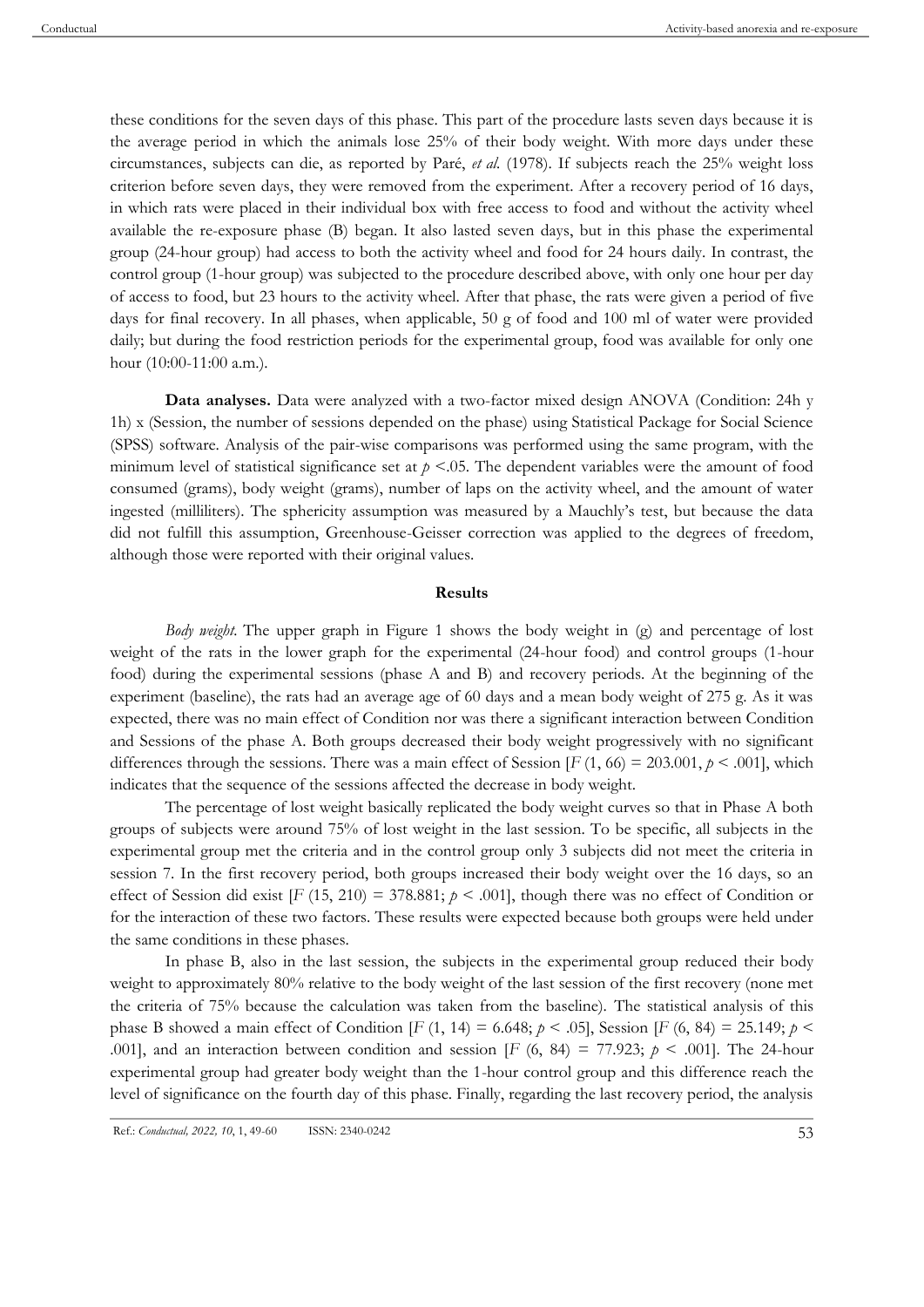of body weight showed no main effect of Condition, but a main effect of Session [*F* (4, 56) = 80.028; *p* <.001], and the interaction Condition x Session was significant  $[F(4, 56) = 31.476; p \le 0.001]$ . This indicates that the final period of recovery did affect in a different way to both groups. The body weight of the experimental group was stabilized in this period, and the body weight of the control group implied a progressive and significant increase between each day.



**Figure 1.** Average body weight in grams (top panel) and percentage of weight loss (lower panel) of the rats in the 24-hrs experimental group (white circles) and 1-hr group control (black circles) during all the experimental and recovery phases. Standard errors are plotted for each mean. Asterisks represent significant between-group differences: one asterisk indicates *p* < .05; two indicate  $p < .01$ .

Ref.: *Conductual, 2022, 10, 1, 49-60* ISSN: 2340-0242 54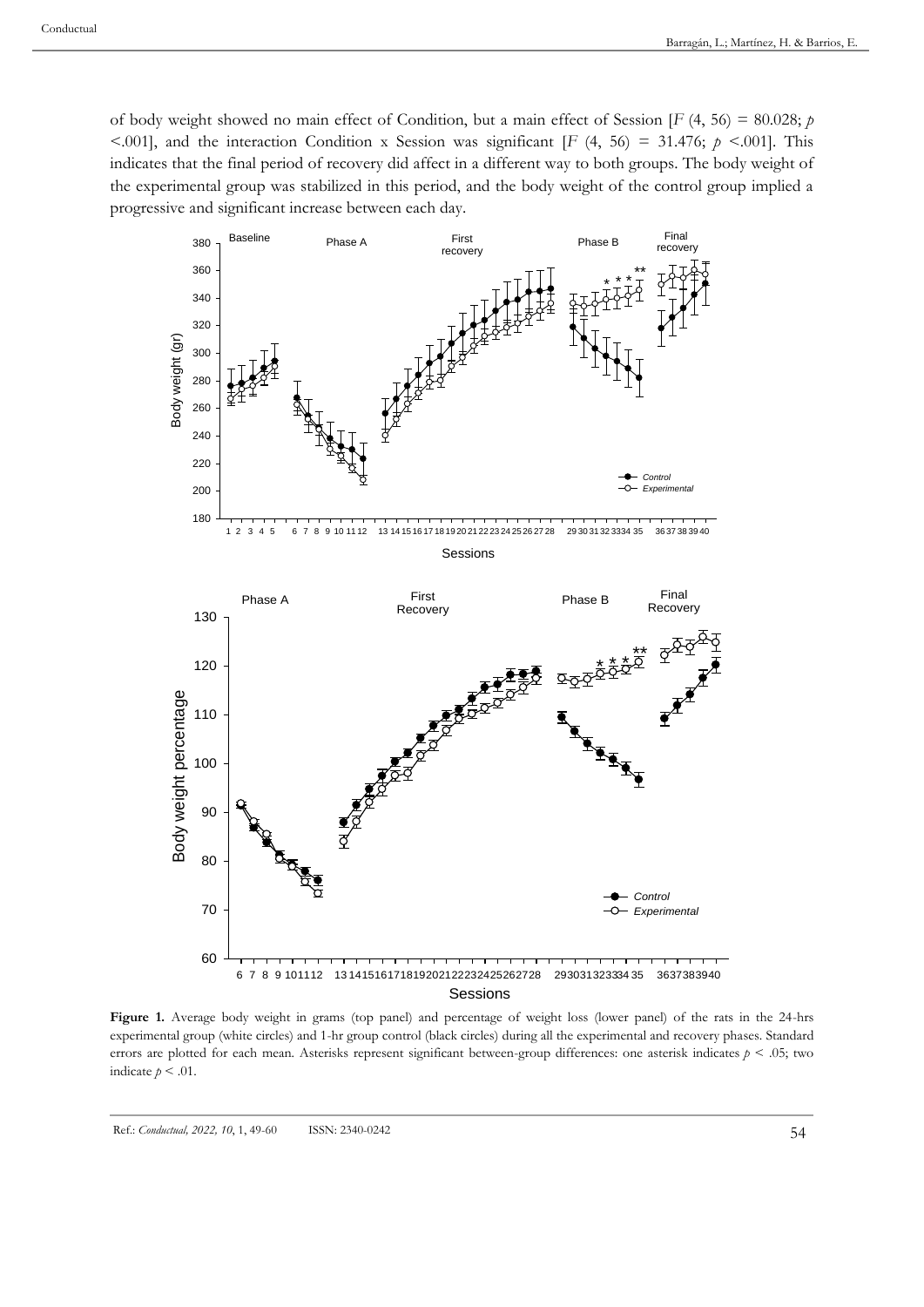*Food consumption.* Figure 2 shows the results of the amount of food consumed by the rats in both groups during the baseline, the experimental sessions and recovery periods. In Phase A both groups had different amounts of food consumption, in the first day of Phase A both groups had a similar media, but in the last day the control group had a higher consumption ( $M = 12.85$ ,  $SD = 0.59$ ) than the experimental (*M* = 6.19, *SD* = 1.11). The statistical analysis of Phase A found an effect of Condition [*F* (1, 11) = 81.02; *p*  $\leq$  .05], a main effect of Sessions [*F* (6, 66) = 55.23;  $p \leq$  .05], and a significant interaction between them [*F*  $(6, 66) = 19.92$ ;  $p < .05$ ]. As it was expected the Phase B showed the most radical differences, the control group returned to low consumption ( $M = 10.37$ ,  $SD = 1.62$ , example of the last day) and the experimental group had higher consumption than this group (*M = 24*.82, *SD =* 2.03, example of the last day) but lower compared to their previous consumption in the recovery period (*M = 28*.22, *SD =* 1.50) A main effect of Condition was found in Phase B  $[F(1, 14) = 392.04; p \le .001]$ , a main effect of Sessions  $[F(6, 66) = 5.39;$  $p < .01$ , and a significant interaction between them [*F* (6, 84) = 3.40;  $p < .05$ ].



Figure 2. Means of food consumed in grams ( $\pm$  SEM) in each phase of the experiment. The control group (1-hr group) is represented by the black circles; the experimental group (24-hrs group) by the white circles. Asterisks indicate significant differences: two asterisks indicate  $p \le 0.01$ ; three indicate  $p \le 0.001$ .

*Activity on the wheel.* Figure 3 displays the average number of laps on the activity wheel during the 23-hour sessions in the two experimental phases for both groups. The statistical analysis of Phase A showed that there was no effect of Condition nor an interaction. But there was a main effect of Session [*F*  $(6, 66) = 23.53$ ;  $p \le 0.001$ , which indicates that the number of laps was significantly different between sessions. Activity increased progressively in both groups with no significant differences between them. Regarding Phase B, analysis showed a main effect of Condition  $[F(1, 14) = 9.24; p \le 0.01]$ , a main effect of Session [*F* (6, 84) = 10.98;  $p < .001$ ], and the interaction Condition x Session was significant [*F* (6, 84) =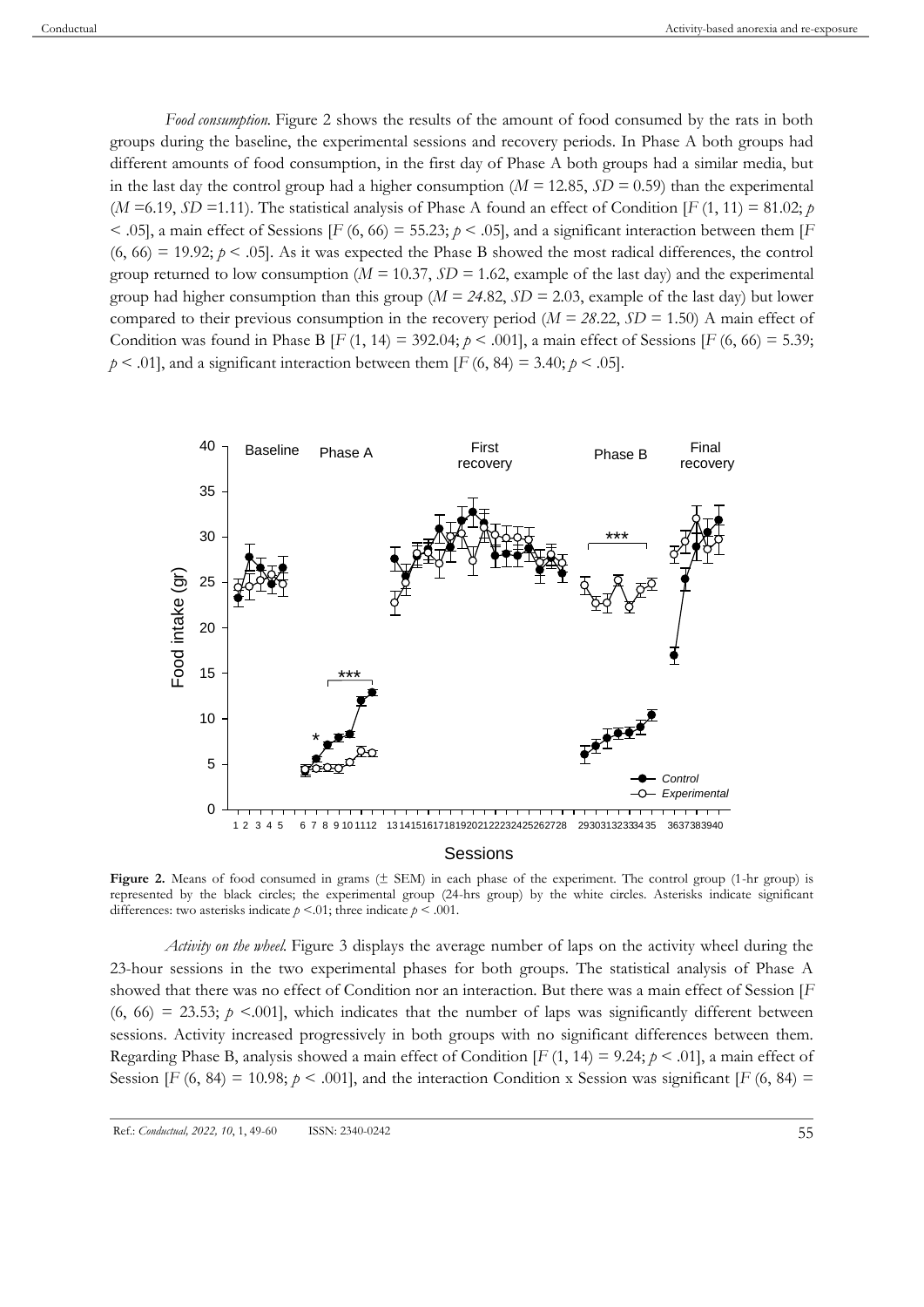9.97;  $p \le 0.001$ . The *post hoc* analysis indicated that the difference between groups was significant on the third day,  $p < .01$ , since the control group repeated the progressive increase in the number of laps, while the experimental group remained stable.



Figure 3. Average number of laps on the activity wheel ( $\pm$  SEM) during the sessions in Phases A and B. The white circles represent the data of the experimental group (24-hrs group) and the black circles those of the control group (1-hr group). One asterisk indicates  $p < .05$ ; two indicate  $p < .01$ .

*Water intake.* Water intake during the 23 hours of access to the activity wheel declined in both groups during the sessions of the phase A. There was no effect of Condition nor any interaction between these two factors. There was an effect of Session  $[F(6, 66) = 4.17; p \le .001]$ , the decrease of water intake during sessions did not differ significantly between the groups. In contrast, in Phase B the amounts of water intake recorded differed significantly between the two groups, since the control group intake was recorded for 23 hours during each one of the seven sessions, while the experimental group had free access to water for 24 hours. The analysis of Phase B showed an effect of Condition  $[F(1, 14) = 115.85; p <$ .001]. However, no differences were found between the Sessions and there was no effect for their interaction. These results suggest that water intake by the two groups did not differ significantly between sessions, but remained stable.

### **Discussion**

The research literature using the activity-based animal model of anorexia contains few experimental designs that propose a variable as a predictor of recurrence in anorexia. Therefore, the main objective of this study was to evaluate whether re-exposure to an activity wheel with and without food restriction could generate a recurrence of the ABA model in rats that previously developed the characteristics of the model. To explore this issue, a study protocol was designed to contrast two groups of rats: one was a control group (1-hour group), which we expected would have the highest probability of relapsing into anorexia, because it would be re-exposed to an activity wheel and food restriction; the other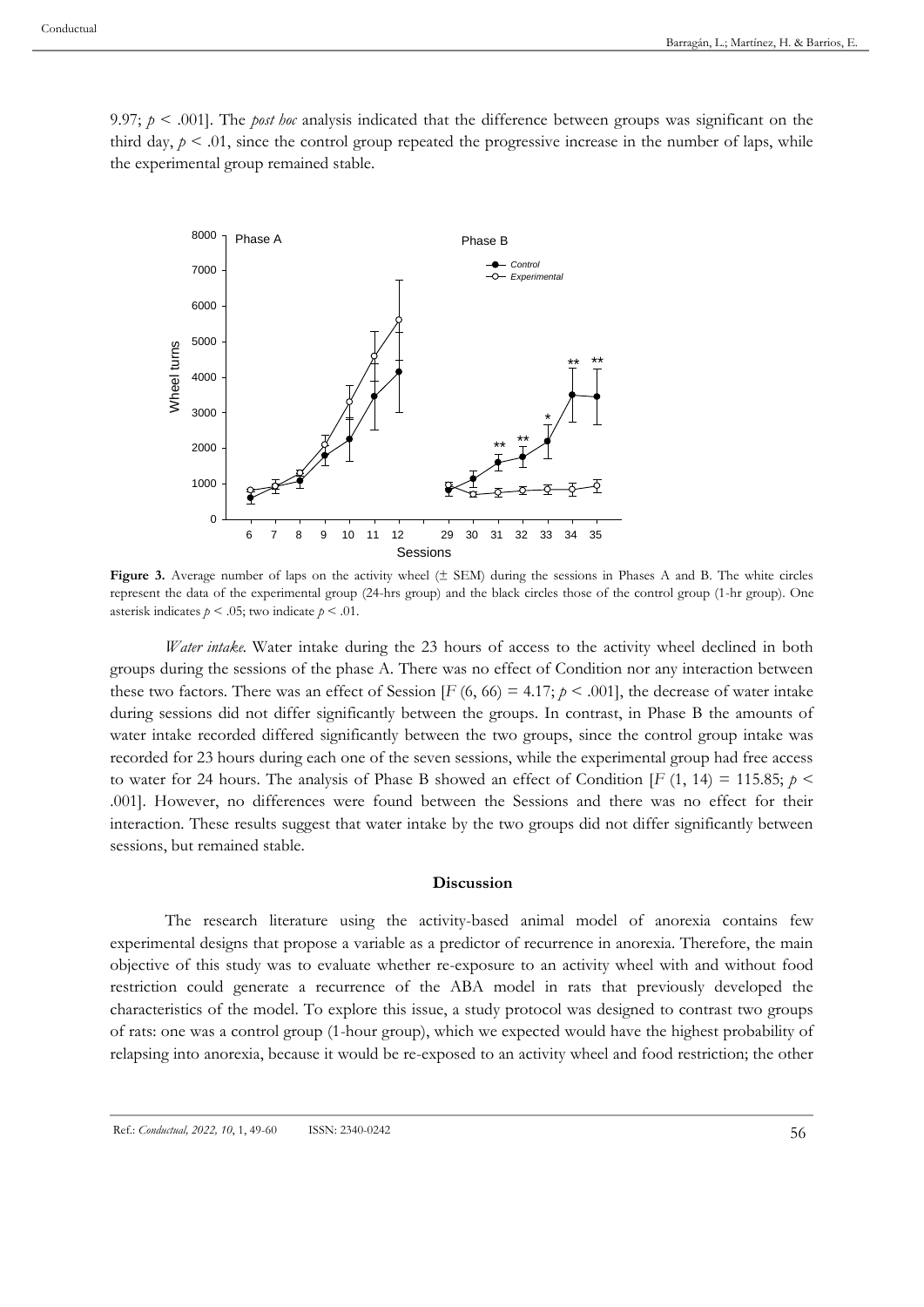was designated as the experimental group (24-hours group) because the effect of re-exposure to the wheel with no food restriction after a long recovery period would be explored for the first time.

Regarding the results on body weight, we found significant differences between the groups during the final four days of Phase B (the re-exposure phase). These differences could be explained by the variable of food availability. Martínez and Gómez (2011) reported that when rats have simultaneous access to an activity wheel and *ad libitum* access to food, they show a stable and greater weight gain than rats that have food restriction. The subjects in our experimental group (24-hours) had higher body weight in this phase because they had free access to food and showed less activity on the wheel than the 1-hour-control group. The results of this study refer to food consumption, where an unexpected but significant difference was found between the two groups in the first exposure to the experimental program (Phase A). One possible explanation for this finding is that the control group had a slightly higher body weight at baseline coupled with the fact that the lower the body weight, the greater the propensity to develop anorexia (Boakes and Dwyer, 1997). However, the difference between the groups in the re-exposure phase (Phase B) was larger because the experimental group had free access to food, while the control group (1-hour group) did not significantly change its food consumption between the first phase and the re-exposure period.

Considering the control group in experimental phase B, the data could suggest that the dopaminergic and serotonergic systems play an important role in relation to the reinforcing value of eating and running. However, in the experimental group, by contrast, there would be no corresponding reward effect or activation of dopaminergic and serotonergic pathways, so these rats did not trade food for time on the activity wheel. Rather, they kept on eating without running on the wheel to gain that potential reward and so did not gain body weight. In comparison, the rats that experienced *ad libitum* access to food and the activity wheel, and those with restricted food access with no access to the activity wheel, typically do not lose significant amounts of weight and can subsist normally (Brown *et al*., 2008).

 In contrast to the above, Hamsptead, et al. (2003) reported an increase in food consumption in the second exposure phase of the experimental procedure, as their control group (24-hour group) showed lower consumption in the re-exposure phase than in the first recovery period. This finding confirms the hypothesis that re-exposure to the wheel has the effect of reducing intake after restoration of the feeding pattern, even though these rats were maintained on food ad libitum. To corroborate whether this reduction was due to re-exposure to the wheel, this result was contrasted with what was reported by Martínez and Gómez (2011), who showed that before the first exposure to the wheel with free access to food there was an effect reduction in food intake compared to baseline. Hampstead et al. (2003) set out to show that the activity wheel had no effect on rats when they were adapted to food restriction prior to accessing the wheel (see Dwyer and Boakes, 1997). However, the results of the present study and others (e.g., Martínez and Gómez, 2011; Lett et al., 2001) have shown that food intake decreases whenever an activity wheel is accessed. With respect to the variable activity, it is well-known that in experimental contexts, animals are motivated to run by various factors. The first is the search for food, but others include restriction of activity prior to experimentation, and defensive or aggressive behaviors, until other environmental elements in the box room are restricted (Killeen, 2014). In our experiment, the experimental group ran significantly less than the group that was restricted in the final five days of Phase B. This decrease in the number of laps of the wheel is more likely explained by free access to food than by the previous experience with the wheel and the restriction imposed, since Martínez and Gómez'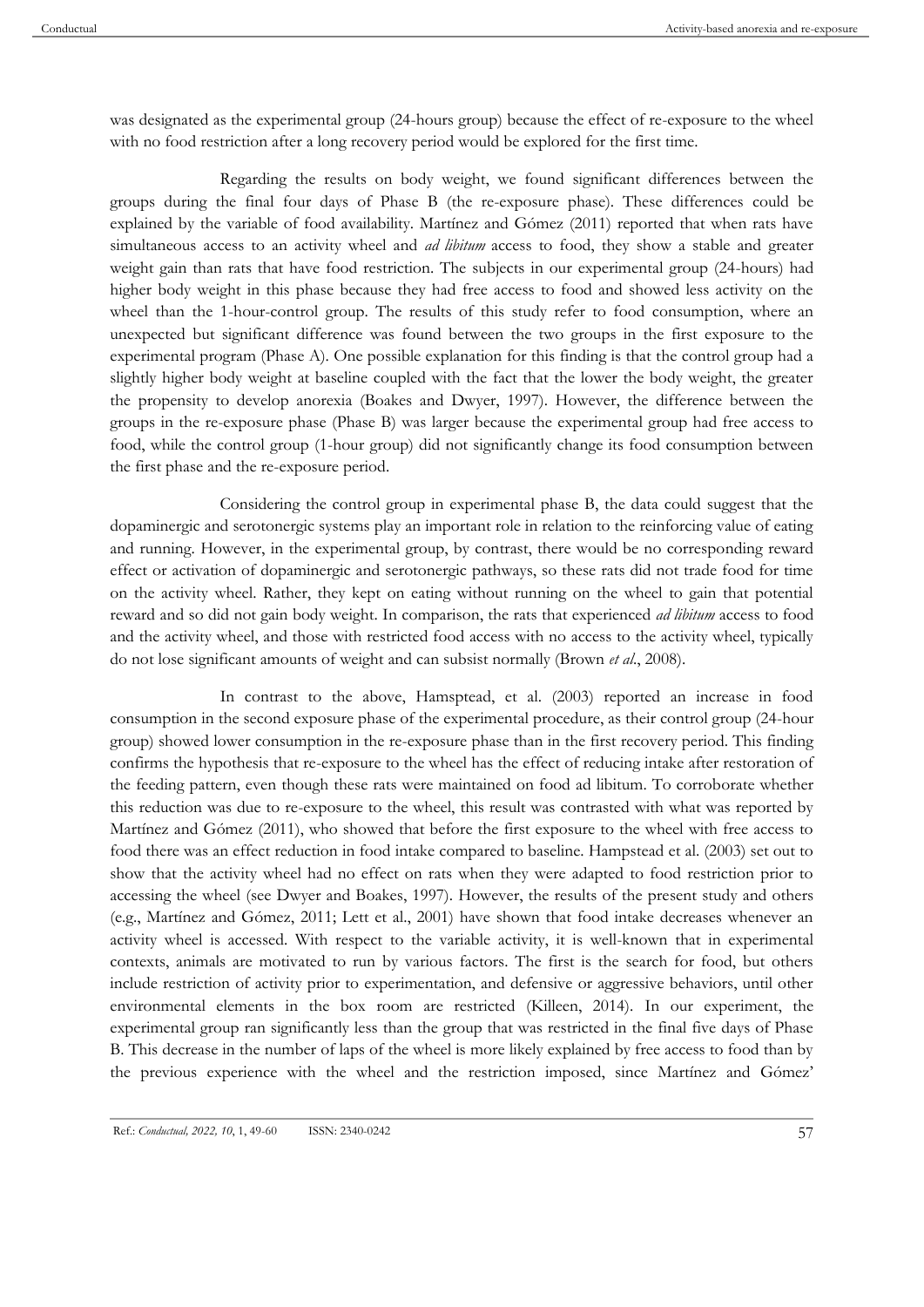experiment (2011), in which there was no previous experience, also found a decrease in the level of activity when the wheel was combined with *ad libitum* access to food.

Södersten, *et al*. (2016), meanwhile, found that reduced food intake increases the risk of anorexia nervosa by engaging mesolimbic dopamine neurons that, initially, reward dieting. In contrast, diet restriction-induced exaggerated feedback control over 5-HT synthesis, together with the lower availability of tryptophan (a serotonin precursor), decreases serotonin neurotransmission at postsynaptic sites; thus, leading to hyperactivity, depression and behavioral impulsivity (Haleem, 2012). In our results, dopamine and serotonin may have generated greater hyperactivity and decreased food intake, which could constitute a physiological description of why the ABA model caused a rewarding effect of exercise and decreased food consumption in both groups in Phase A, when the rats only had access to food for 1 hr. These results suggest that ABA rats, and anorexia patients, possibly reject the food reward at the same time as they become addicted to physical activity.

 Turning, finally, to the water consumption variable, few studies using the ABA model have included this measurement. In our results, the amount of water ingested differed between the groups on every day of Phase B. When the wheel was available without food restriction, water consumption remained stable, but when a food restriction was imposed with access to the wheel, this measure decreased significantly. These data confirm what Verplank and Hayes (1953) called self-deprivation; that is, the interaction between water intake and food intake, which shows that restrictions on water consumption affect food consumption, and *vice versa*. This effect on water intake probably contributed to the decrease in body weight during the experimental phase. Therefore, drinking behavior could be included among the parameters that define the ABA model.

#### **Conclusions**

As a conclusion, results of this research integrating a re-exposure phase with or without food into the ABA model make it possible to obtain a better analogue to a relapse or recurrence, since the measurements of the dependent variables show a similarity to what occurs during first exposure; that is, similar percentages for weight loss and activity on the wheel, together with reduced consumption of food and water. In contrast, re-exposure to the wheel *without* the restriction only generated a reduction effect on food consumption, compared to the food pattern obtained in the first feedback period. As future lines of research regarding the methodological improvement of different procedural aspects, we would include continuing with the experimental phases beyond seven days; keep the animals in the recovery period only until they recover their initial weight and the incorporation of a control group, which did not have access to the activity wheel in any period of the experiment. Finally, some limitations of this study should be mentioned. An important limitation of our study is that feed intake levels can be controlled in such a way that they are equivalent, and therefore, the experimental groups can be considered similar before being exposed to different experimental conditions. We should also mention that although we do not include the manipulation of any neurophysiological variables, we nevertheless point out that the activity-based model of anorexia provides a methodology to explore effects at the neurobiological level. Another limitation is that given that diagnosis of anorexia nervosa is more prevalent among female populations, future studies should test the ABA animal model and recurrence with female rats. It is also possible that other behavioral interpretations may be plausible and could contribute to a more complete understanding of the activity-based anorexia phenomenon. As an example, by appealing to well-known learning mechanisms such as behavioral contrast, resurgence or renewal. These issues will surely be in the future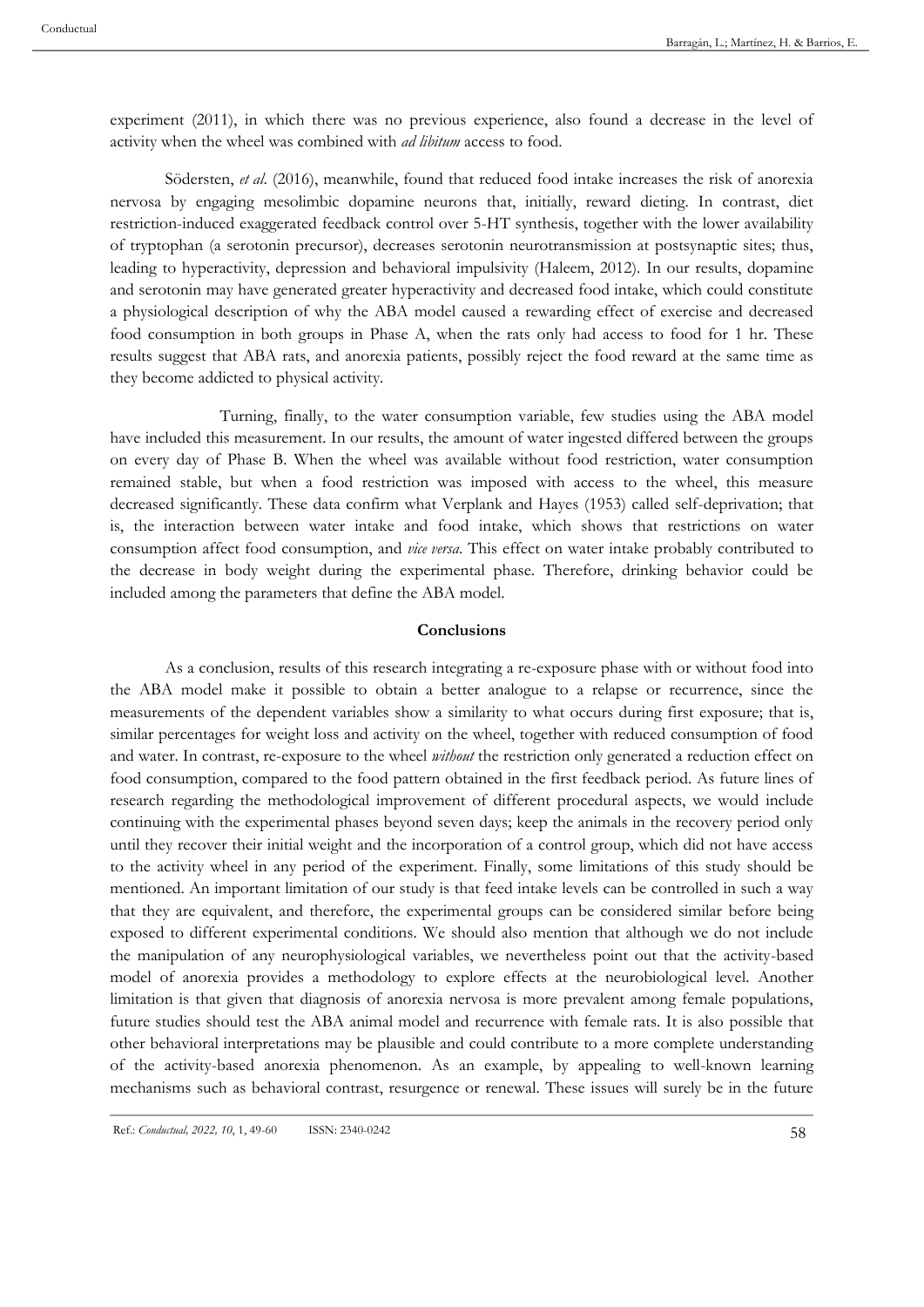directions of this field of basic research and applied implications. Indeed, future research in this area could have implications to increase our understanding of anorexia in humans and methods that may be used to prevent it in the long term.

## **References**

- Boakes, R., & Dwyer, D. (1997). Weight Loss in Rats Produced by Running: Effects of Prior Experience and Individual Housing. *Journal of Experimental Psychology*, 50:2, 129-148. DO[I:10.1080/713932647](https://doi.org/10.1080/713932647)
- Boakes, R., Mills, K., & Single, J. (1999). Sex Differences in the relationship between activity and weight loss in the rat. *Behavioral Neuroscience*, 113, 1-10. https://doi.org/10.1037/0735-7044.113.5.1080
- Bolles, R., & De Lorge, J. (1962). The rat's adjustment to a-diurnal feeding cycles. *Journal of Comparative Physiological Psychology*, 55, 760-762[.](https://psycnet.apa.org/doi/10.1037/h0046716) [https://doi.org/10.1037/h0046716](https://psycnet.apa.org/doi/10.1037/h0046716)
- Brown, A. J., Avena, N. M., & Hoebel B. G. (2008). A high-fat diet prevents and reverses the development of activity-based anorexia in rats. *International Journal of Eating Disorders*, 41(5), 383-9[.](https://doi.org/10.1002/eat.20510) <https://doi.org/10.1002/eat.20510>
- Carrera, O., Fraga, Á., Pellón, R., & Gutiérrez, E. (2014). Rodent Model of Activity-Based *Anorexia. Current Protocol in Neuroscience*. 11, 9.47.1-9.47.11. https://doi: 10.1002/0471142301.ns0947s67
- Dixon, D. P., Ackert, A. M., & Eckel, L. A. (2003). Development of, recovery from, activity-based anorexia in female rats. *Physiology & Behavior*, *80*, 273-279. https://doi:10.1016/j.physbeh.2003.08.00
- Dwyer, D., & Boakes, R. (1997). Activity-based anorexia in rats as failure to adapt to feeding schedule. *Behavioral Neuroscience*, 111, 195-205. [https://doi.org/10.1037/0735-7044.111.1.195](https://psycnet.apa.org/doi/10.1037/0735-7044.111.1.195)
- Gómez, I. L. & Martínez-Sánchez H. (2013). The role of the estrous cycle in activity-based anorexia: A comparative study of sexual differences in rats. *Clínica y Salud, 24*,103-115. <http://dx.doi.org/10.5093/cl2013a12>
- Gutiérrez, M., & Pellón, R. (2002a). Anorexia por actividad: una revisión teórica y experimental. *International Journal of Psychology and Psychological Therapy*, 2(2), 131-14[5.](https://www.redalyc.org/articulo.oa?id=56020202) <https://www.redalyc.org/articulo.oa?id=56020202>
- Gutiérrez, M., & Pellón, R. (2002b). La anorexia por actividad desde el punto de vista del análisis experimental del comportamiento. *Acta Colombiana de Psicología*. *8*, 107-123.
- Haleem D. J. (2012). Serotonin neurotransmission in anorexia nervosa. *Behavioural Pharmacology.* 23(5-6), 478-95. https://doi:10.1097/FBP.0b013e328357440d
- Hampstead, B., LaBounty, P. L., & Hurd, C. (2003). Multiple exposure to activity anorexia in rats: effects on eating, weight loss, and wheel running. *Behavioral Processes*, 61, 159–166. https://doi:10.1016/S0376-6357(02)00188-2
- Kanarek, R. B. & Collier, G. (1983). Self-starvation: A problem of overriding the satiety signal? *Physiology and Behavior, 30*, 307-311[.](about:blank) [http://doi:10.1016/0031-9384\(83\)90024-0](about:blank)